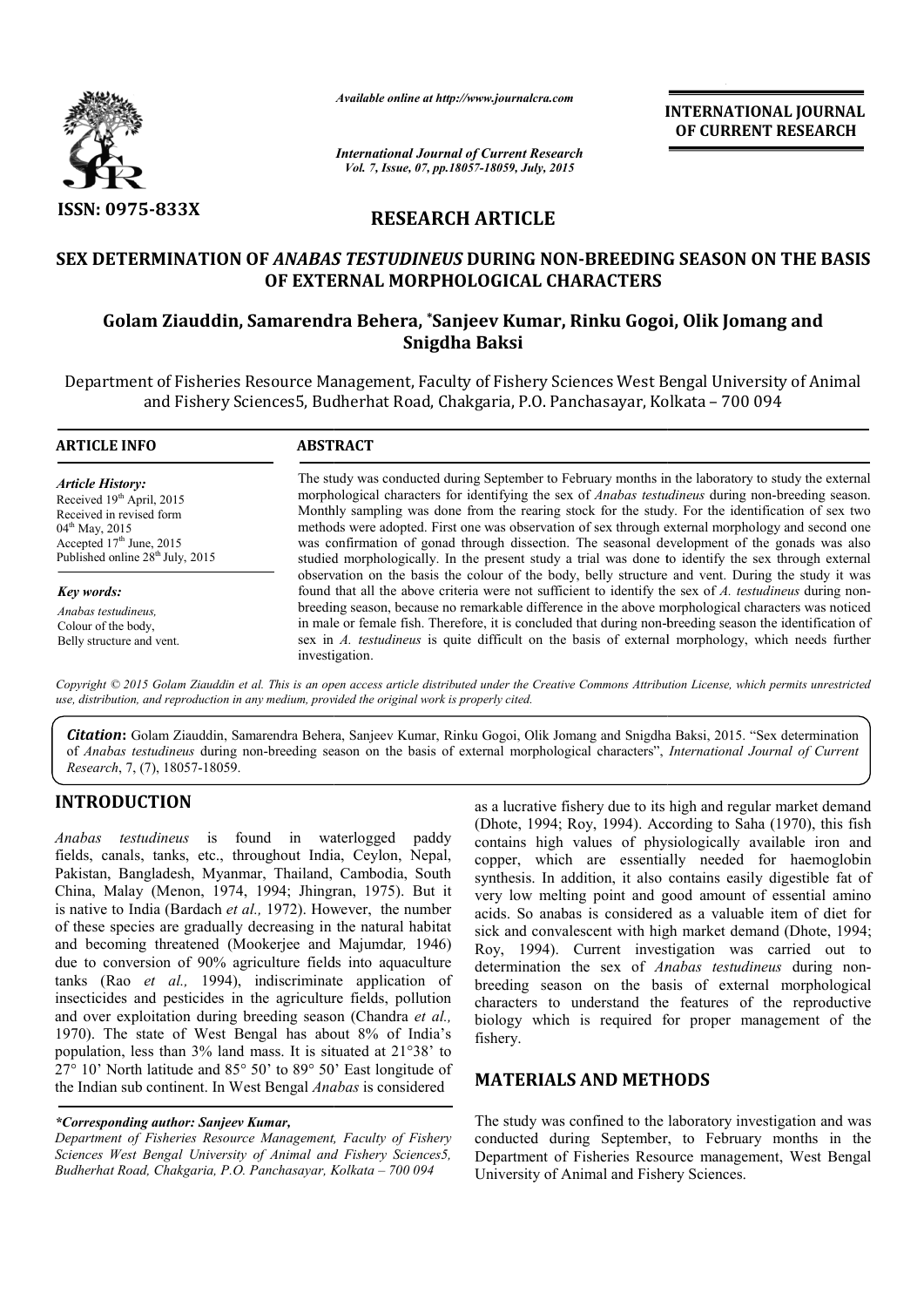#### **Collection and acclimatization of fish species**

Adults of *Anabas testudineus* were collected from nearby local fish market of Mohanpur, Nadia, and West Bengal. They were transported to the laboratory by plastic buckets with manual aeration. No mortality occurred during transportation. In the laboratory, fishes were given a short bath- treatment with 2% potassium permanganate (KMnO4) solution for 3 to 5 minutes as a prophylactic measure. Subsequently, they were transferred carefully to an aquarium (30x30x60 cm) containing iron free tap water with a stocking density of 1 fish per three litre of water for acclimatization to laboratory conditions. They were kept in the above condition for six months. Freshly prepared artificial feed was given at a rate of 2 to 3% of their body weight during morning and evening hours. Adults fed actively, soon after the feed was provided to them. Unutilized feed and accumulated faecal materials were siphoned out daily in order to maintain good water quality. The water level was maintained with fresh iron free tap water. Surfacing had observed during the whole period of acclimatization. The acclimatized fishes were quite active, healthy and normal in the body colour as well as behaviour. The fishes stocked were reared. From the reared stock, monthly samplings were done for the further study.

**Morphological study of specimen:** Live fishes were taken in the dissection tray and observed thoroughly. The weight  $(w/w)$ and length (both total and standard length) of fishes were measured by balance and centimetre scale respectively. The external features viz, the colour of body, fins, vent as well as the structure of belly and shape of the black spots (at the tail and opercular region) were thoroughly observed. On the basis of keen observations on the external secondary sexual characteristics, the male and female fishes were segregated. The fishes were dissected and the gonads were removed out to confirm the sex as per the observations of external morphology.

#### **RESULTS AND DISCUSSION**

#### **External Morphology**

**Colour:** In the present study not much remarkable changes in colour of *A.testudineus* was observed. During non-breeding season, the normal colour of *A. testudineus* was greenish black (rifle green) along dorsal side and yellowish-white on ventral side up to anal fin. Four numbers of bands on either side with purple green colouration were found along the body depth. In the juveniles, two pairs of black spots were observed, one pair

#### **Table 1. External morphology of male** *Abanabus testudineus* **during non breeding season**

| Month               | Colour of Body                                                                                                   | Size of Belly                 | Colour of vent     | Black spot at caudal region      | Black spot at opercular<br>region |
|---------------------|------------------------------------------------------------------------------------------------------------------|-------------------------------|--------------------|----------------------------------|-----------------------------------|
| September           | Body is less green ventral yellowish<br>the<br>body depth<br>is less<br>stipes<br>on<br>prominent                | Slightly bulging              | Reddish pink       | Less prominent                   | No change                         |
| October             | body rifle green, darker to lighter below.<br>ventral yellowish, white stripe on body<br>depth is more prominent | Not bulging                   | Reddish pink       | Less prominent                   | No change                         |
| November            | rifle green,<br>darker<br>Body<br>ventral<br>yellowish, white stripe on body depth is<br>more prominet           | Not bulging                   | Reddish pink       | Diffused                         | No change                         |
| December            | Body rifle<br>darker<br>ventral<br>green,<br>yellowish, white stripe on body depth is<br>more prominent          | Not bulging                   | Slightly reddish   | Diffused                         | No change                         |
| Januaray<br>Febuary | Body whitish ventral, reddish yellow<br>Body whitish ventral, reddish yellow                                     | Not bulging<br>Little bulging | Reddish<br>Reddish | Slightly bright<br><b>Bright</b> | No change<br>No change            |

#### **Table 2. External morphology of female** *Anabus testudineus* **during non-breeding season**

| Month     | Colour of Body                                                                                                         | Size of belly     | Colour of vent   | Black spot at<br>caudal region | Black spot at<br>opercular region |
|-----------|------------------------------------------------------------------------------------------------------------------------|-------------------|------------------|--------------------------------|-----------------------------------|
| September | Body is less green, ventral yellowish,<br>stripes on body depth is less prominent                                      | Less buldging     | Reddish pink     | Less prominent                 | No change                         |
| October   | Body rifle green and darker to light<br>below, ventral side yellowish, white<br>stripe on body depth is prominent      | <b>Bulging</b>    | Reddish pink     | Diffused                       | No change                         |
| November  | Body rifle green and darker to light<br>below, ventral side yellowish, white<br>stripe on body depth is more prominent | Not bulging       | Reddish pink     | Diffused                       | No change                         |
| December  | rifle green, darker<br>Body<br>ventral<br>vellowish, white stripe on body depth is                                     | Not bulging       | Slightly reddish | Diffused                       | No change                         |
| January   | more prominent<br>Body rifle green, darker ventral yellowish<br>red                                                    | Slightly bulging  | Reddish          | Slightly bright                | No change                         |
| February  | Body whitish ventral, reddish yellow                                                                                   | Slightly buldging | Reddish          | Slightly bright                | No change                         |

**Sampling:** Every month fifteen numbers of samples were drawn randomly from the stocking specimen and observed.

at the posterior end of each percale and another pair on both the sides of caudal fin. During the study no difference in colour of the fishes was seen (Tables 1 and 2). There were four numbers